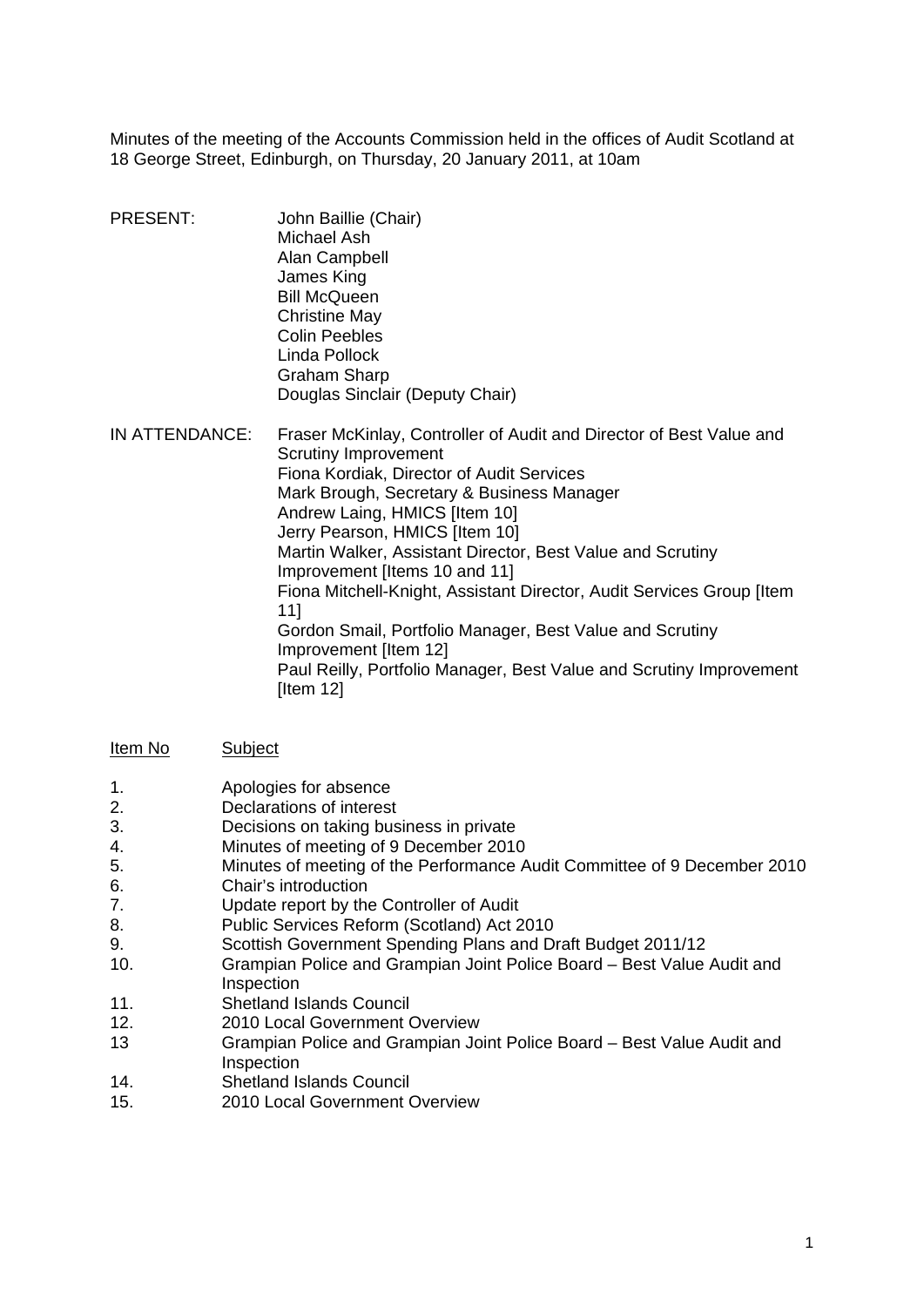The Chair welcomed Alan Campbell to his first meeting, having been appointed by Scottish Ministers as a member of the Commission with effect from 1 January 2011.

Apologies for absence

1. Apologies for absence<br>Apologies were received from Colin Duncan.

2. Declarations of interest

Christine May declared interests in relation to issues covered in the report being considered at Item 12, arising from her roles as Joint Chair of FRAE (Fairness, Race, Awareness and Equality) Fife and as a self-employed consultant advising on matters including waste strategy.

3. Decisions on taking business in private

The Commission agreed to take items 13, 14 and 15 in private in order to allow deliberation on the action to be taken on the relevant reports.

4. Minutes of meeting of 9 December 2010

The minutes of the meeting of 9 December 2010 were submitted and approved.

#### 5. Minutes of meeting of the Performance Audit Committee of 9 December 2010

The Commission noted the minutes of the meeting of the Performance Audit Committee of 9 December 2010.

In respect of Item 6 in the minutes, the Commission noted the recommendation of the Committee that the performance audit programme be amended so that the proposed performance audit on the climate change delivery plan be split into two. The first phase would be conducted as an audit on behalf of the Auditor General, and the timing of the proposed second phase would be kept under review with a view to conducting an audit jointly on behalf of the Accounts Commission and the Auditor General at an appropriate point. The Commission approved the proposal.

6. Chair's introduction

The Commission agreed to a proposal from the Chair that Alan Campbell be appointed a member of the Performance Audit Committee.

The Chair reported that—

- Sandy Cumming had been appointed by Scottish Ministers as a member of the Commission with effect from 1 March 2011.
- The next meeting of the Local Government Scrutiny Co-ordination Strategic Group would take place on 26 January and meetings were scheduled at regular intervals throughout the year.
- Following the Commission's decision on statutory performance indicators in December, he had written to all council chief executives and police and fire board clerks with the 2010 direction. He and the Deputy Chair planned to meet COSLA, SOLACE and the Improvement Service on 27 January to discuss the continued development of local outcome indicators and performance reporting.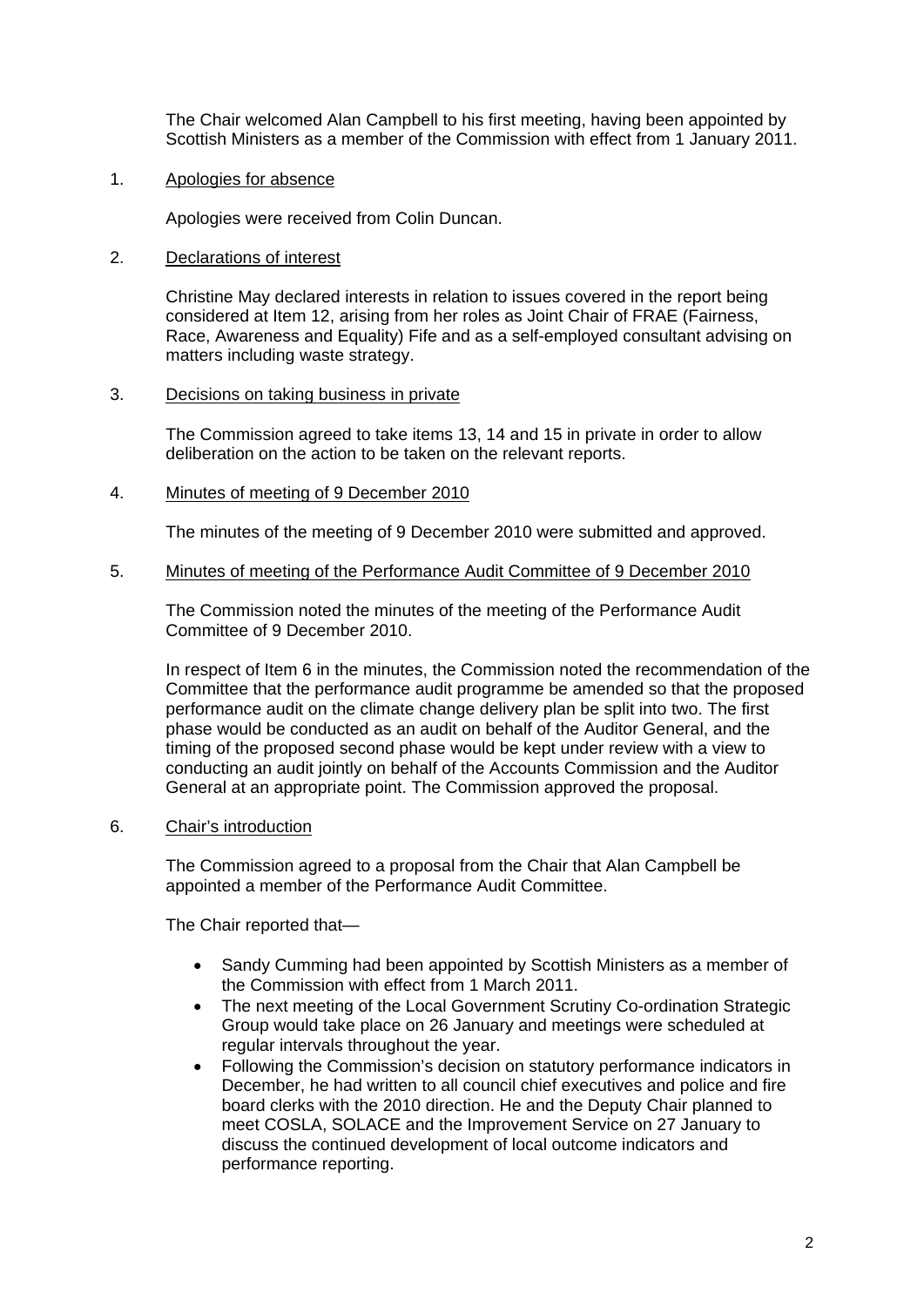Members also raised a number of points for discussion arising from a digest of recent parliamentary news and media coverage of interest to the Commission. The Commission requested further information on a proposal in the UK Government's Localism Bill to give councils more discretion over business rates relief.

# 7. Update report by the Controller of Audit

The Commission considered and noted a report by the Controller of Audit providing an update on recent activity in relation to the audit of local government

The Controller of Audit also advised the Commission that Inverclyde Council had recently suspended four senior staff, and that an employee of Aberdeen City Council had been charged with fraud in relation to pension funds. Further information will be provided to the Commission as appropriate.

# 8. Public Services Reform (Scotland) Act 2010

The Commission considered a report by the Secretary and Business Manager on obligations on the Commission arising from the Public Services Reform (Scotland) Act 2010.

The Commission agreed that it would take the necessary steps to comply with all obligations as soon as possible. Following discussion, the Commission agreed in particular—

- To ask Audit Scotland to produce expenditure information regularly on the website to satisfy the requirements of Part 3 of the Act, and in doing so to comply with Scottish Government guidance on good practice.
- To delegate to the Chair, in his capacity as a member of the Audit Scotland Board, to approve the form of an annual statement on compliance with section 32 of the Act (information on exercise of functions) and report back to the Commission on this as appropriate.
- To consider in due course whether additional summary information in relation to Part 3 might usefully be included in the Commission's annual report.
- To include reports on compliance with the duties in sections 112-114 (user focus and co-operation in scrutiny) in its annual report.
- To consider further the duty of user focus with the aim of identifying a baseline and a means by which progress can be measured and reported.
- To authorise the Secretary to liaise with Audit Scotland to ensure that complaints procedures are developed that comply with the principles and model set by the Scottish Public Services Ombudsman, to ensure that these address all aspects of the Commission's business and report back to the Commission as appropriate on any further developments required.

The Commission also noted that the Housing (Scotland) Act 2010 includes various requirements on Scottish Ministers and the Scottish Housing Regulator to consult with or involve the Commission in matters relating to housing regulation.

# 9. Scottish Government Spending Plans and Draft Budget 2011/12

The Commission considered a report by the Secretary and Business Manager providing a briefing on the Scottish Government's draft budget for 2011/12, in particular some of the implications for local government.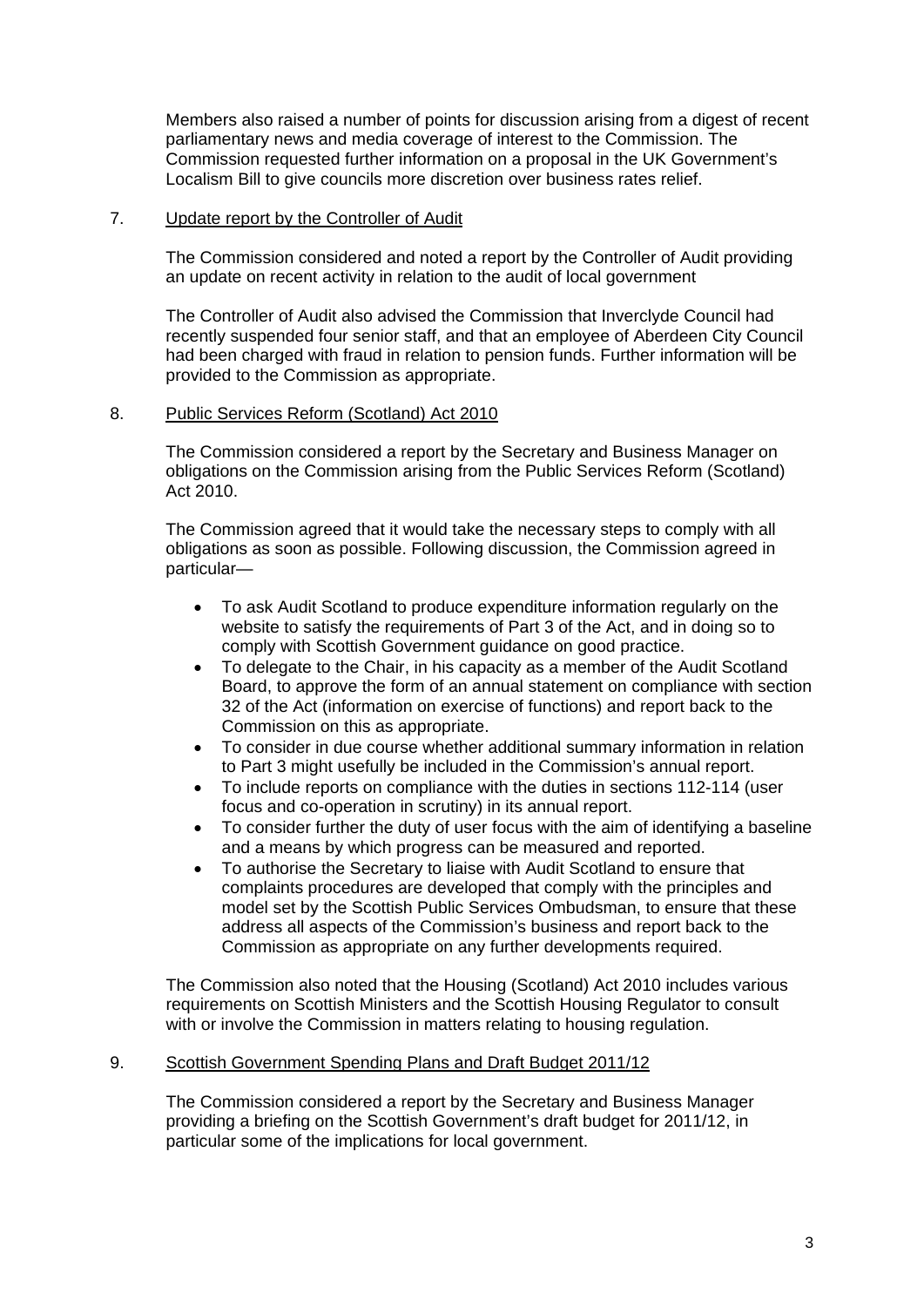Following discussion the Commission agreed that it would receive updated briefings on the budget as appropriate.

### 10. Grampian Police and Grampian Joint Police Board – Best Value Audit and Inspection

The Commission considered the report on the Best Value audit and inspection of Grampian Police Board and Grampian Joint Police Board, submitted jointly by the Controller of Audit and Her Majesty's Inspector of Constabulary for Scotland.

During discussion, the Commission sought clarification and further explanation from the Controller of Audit and Her Majesty's Inspector of Constabulary for Scotland and the audit teams on a number of points in the report.

#### 11. Shetland Islands Council

The Commission considered a report by the Controller of Audit on the 2009/10 annual audit of Shetland Islands Council.

During discussion, the Commission sought clarification and further explanation from the Controller of Audit and the audit team on a number of points in the report.

The Commission noted that, in making findings in August 2010 following a hearing, it had required a further report from the Controller of Audit in around 12 months' time on progress by the Council. The Commission noted and approved the Controller of Audit's proposal to report in December 2011 so that further audit work could take account of milestones set out in the Council's improvement plan. The Commission noted that updates on progress with this work would be provided as appropriate.

### 12. 2010 Local Government Overview

The Commission considered a report by the Controller of Audit on *An Overview of Local Government in Scotland 2010*.

During discussion, the Commission sought clarification and further explanation from the Controller of Audit and the audit team on a number of points in the report.

The Commission noted that, in addition to publishing the report, a spreadsheet of further data would also be published. This would provide interested parties with the information used for each exhibit and other financial information used in the development of the report.

# 13. Grampian Police and Grampian Joint Police Board – Best Value Audit and Inspection **(In private)**

Following discussion, the Commission agreed to make findings as contained in the report to be published on 24 February 2011.

# 14. Shetland Islands Council **(In private)**